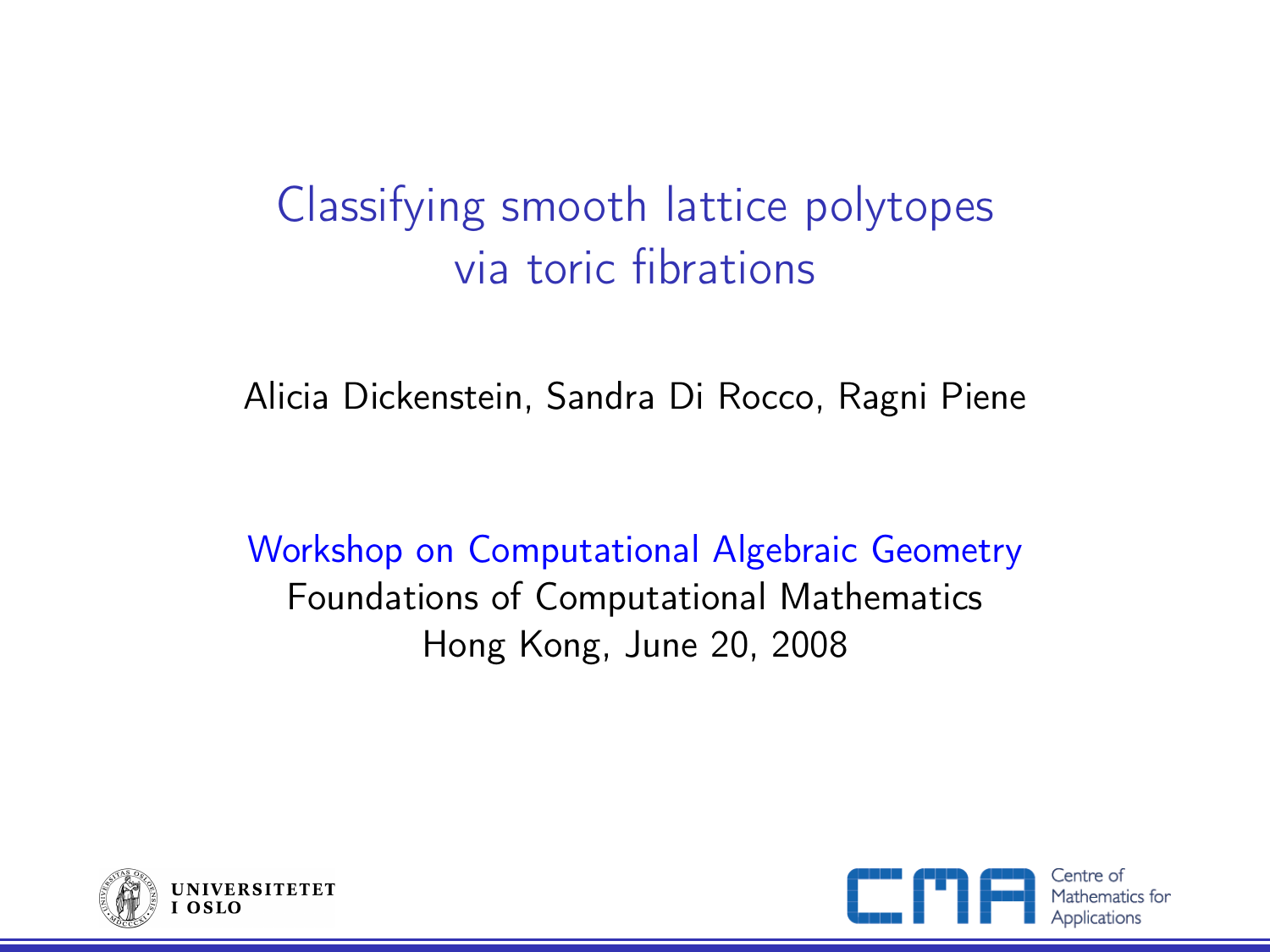### **Outline**

[Lattice polytopes](#page-2-0)

[Codegree and nef value](#page-6-0)

[The theorem](#page-12-0)

[Adjunction on toric varieties](#page-13-0)



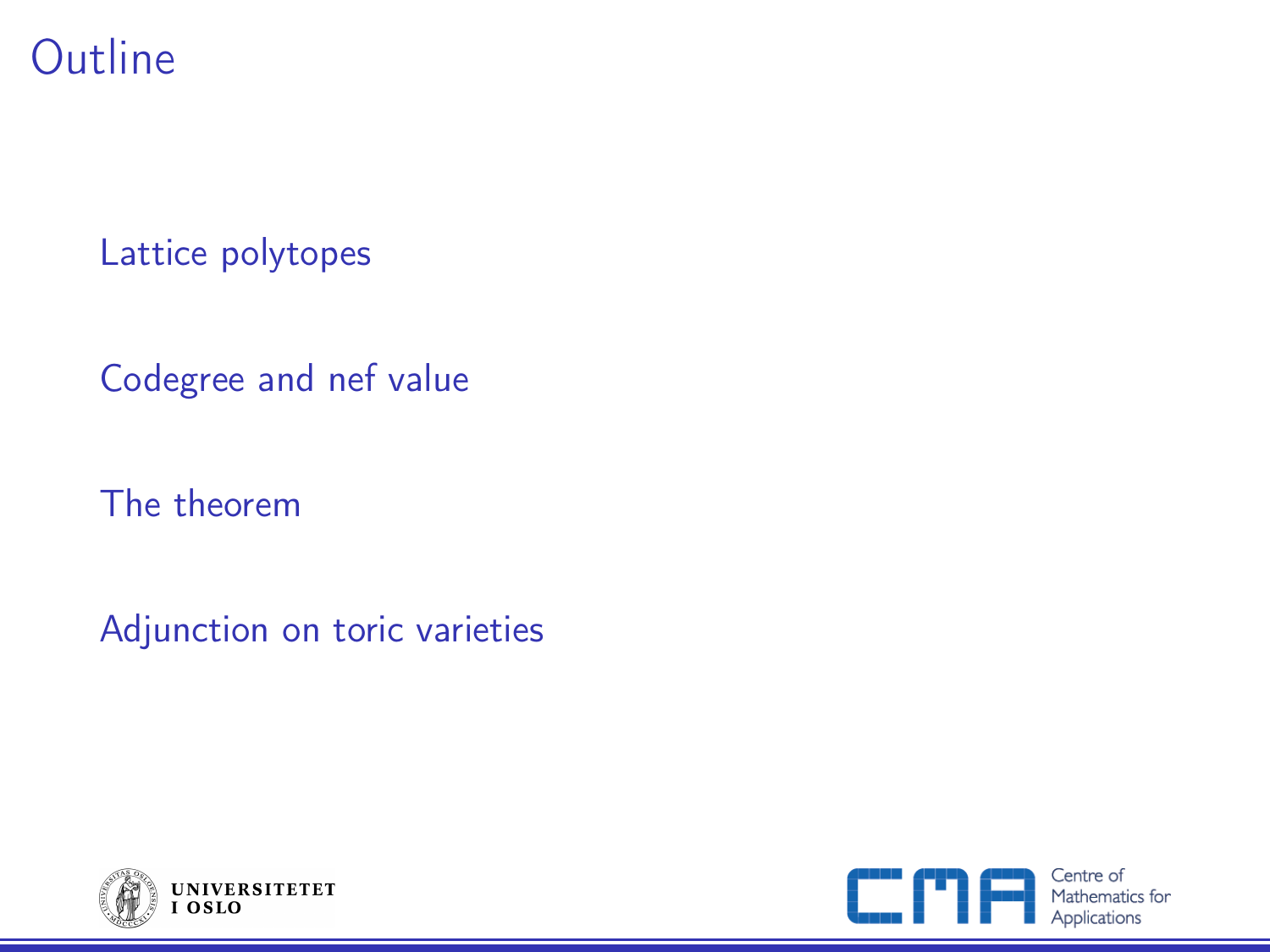### Lattice polytopes

Let  $P \subset \mathbb{R}^n$  be a convex lattice polytope, i.e.,  $P$  is the convex hull of a finite set of lattice points.

The *codegree* of P is defined (Batyrev–Nill) by

 $\mathrm{codeg}(P) = \min_{\mathbb{N}} \{ m \, | \, mP \text{ has interior lattice points} \}.$ 

For example,  $\mathrm{codeg}(\Delta_n) = n + 1$  and  $\mathrm{codeg}(2\Delta_n) = \lceil \frac{n+1}{2} \rceil$  $\frac{+1}{2}$ . The *degree* of P is  $deg(P) = n + 1 - codeg(P)$ .



<span id="page-2-0"></span>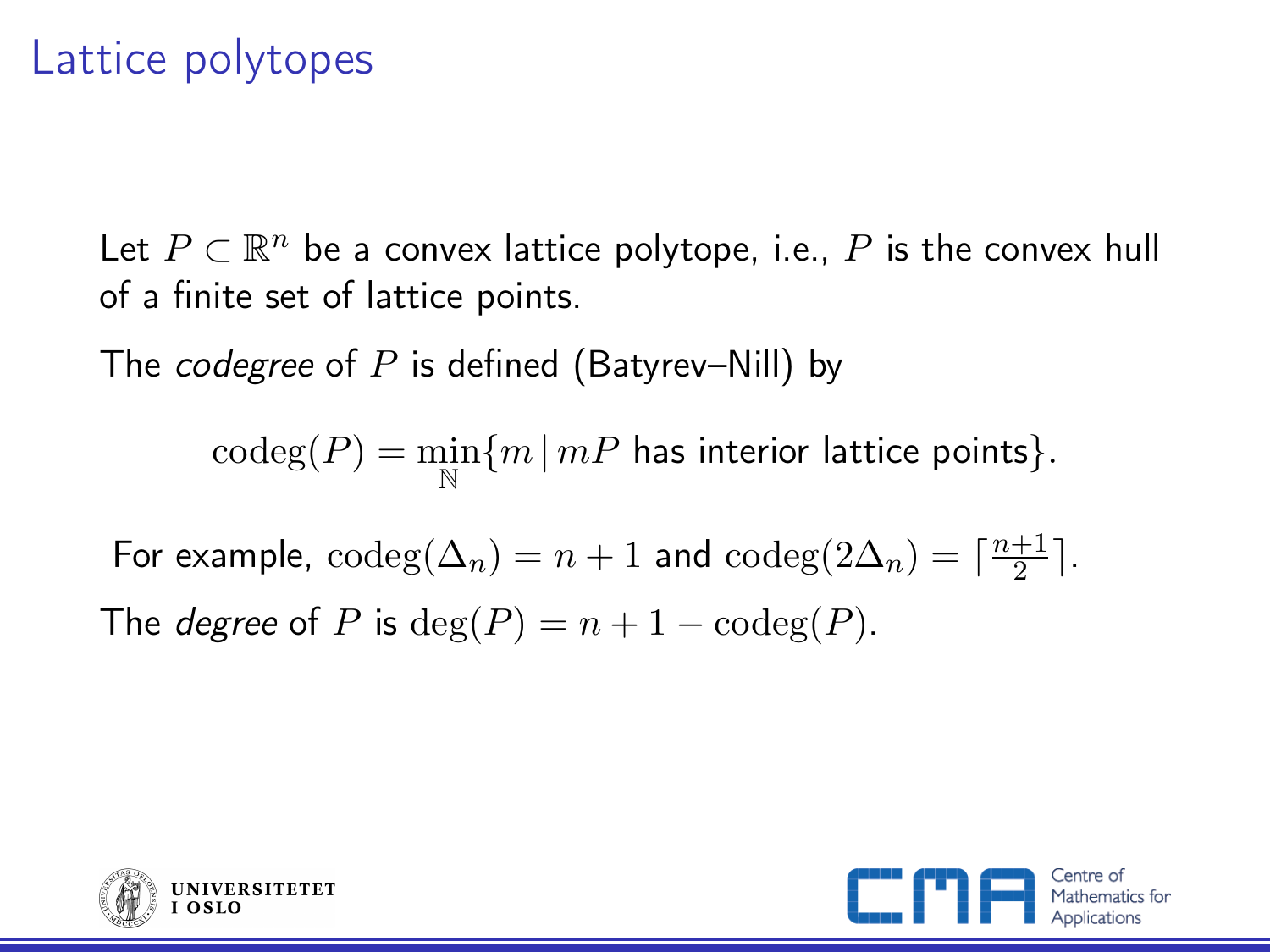### Ehrhart series

Let  $f_P(m)$  denote the number of lattice points in  $mP$ . The Ehrhart series is the generating function

$$
F_P(t) = \sum_m f_P(m)t^m = \frac{h_P^*(t)}{(1-t)^{n+1}},
$$

where  $h^{\ast}_{P}(t)$  is a polynomial of degree  $d$  equal to the degree of  $P.$ 

The normalized volume of  $P$  is equal to the sum of the coefficients of  $h^{\ast}_{P}$ , and the leading coefficient is the number of lattice points in  $kP$ , where k is the codegree. This gives an indication of the combinatorial and computational interest in these notions.



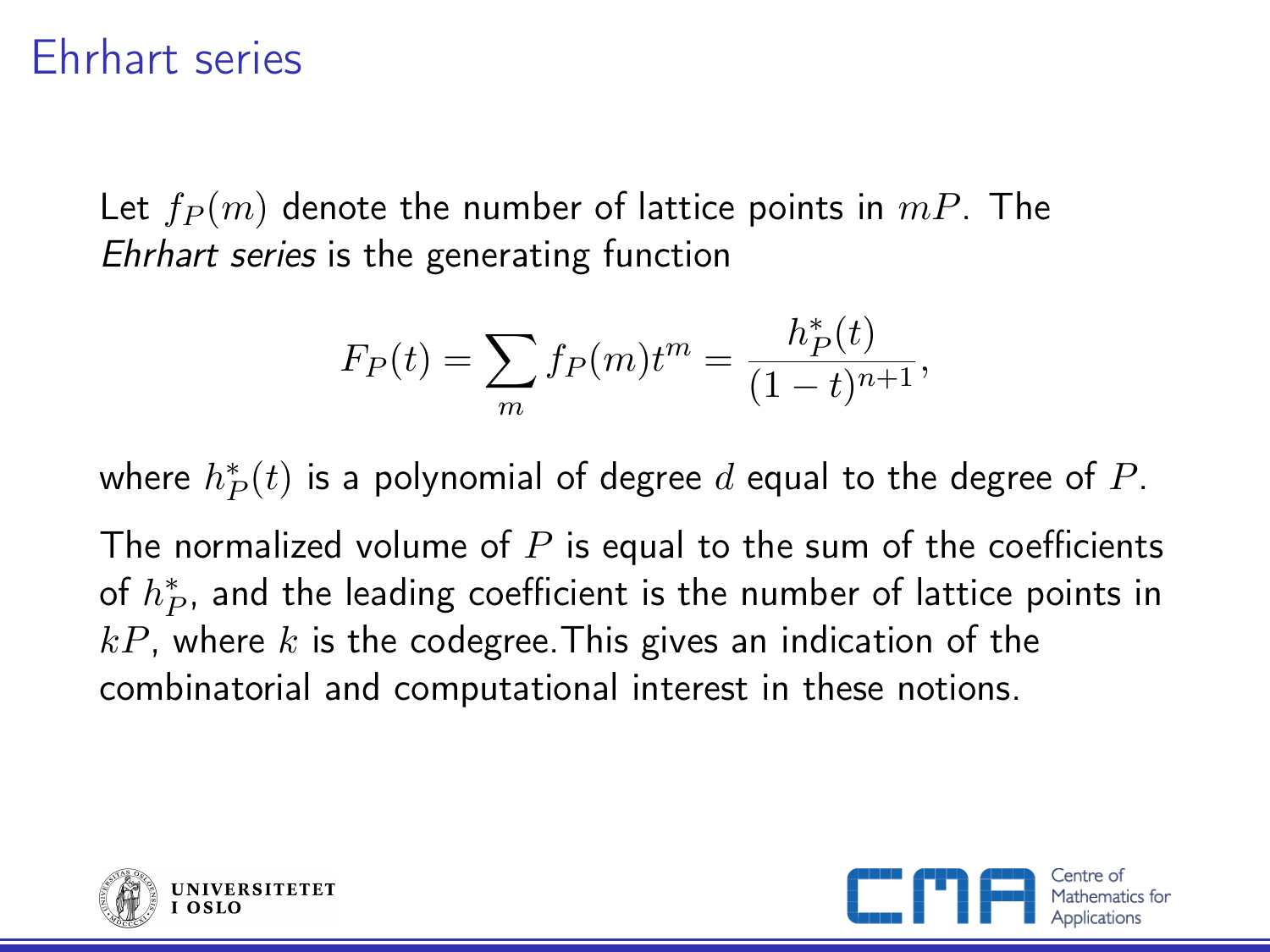## Cayley polytopes

A Cayley polytope is a polytope of the form

$$
P = \text{Cayley}(P_0, \ldots, P_k),
$$

where  $k\geq 1$ ,  $P_i = \operatorname{Conv}(\{p_j^i\}) \subset \mathbb{R}^m$ ,  $e_0,\ldots,e_k$  are the vertices of  $\Delta_k \subset \mathbb{R}^k$  , and  $P = \operatorname{Conv}(\{(p^i_j, e_i)\}) \subset \mathbb{R}^{k+m}.$ 

A *generalized* Cayley polytope is a polytope  $P^s$ , where the  $e_i$  are replaced by  $se_i$  in the definition above.



 $Cauley^2(6\Delta_1, 5\Delta_1, 3\Delta_1)$ 



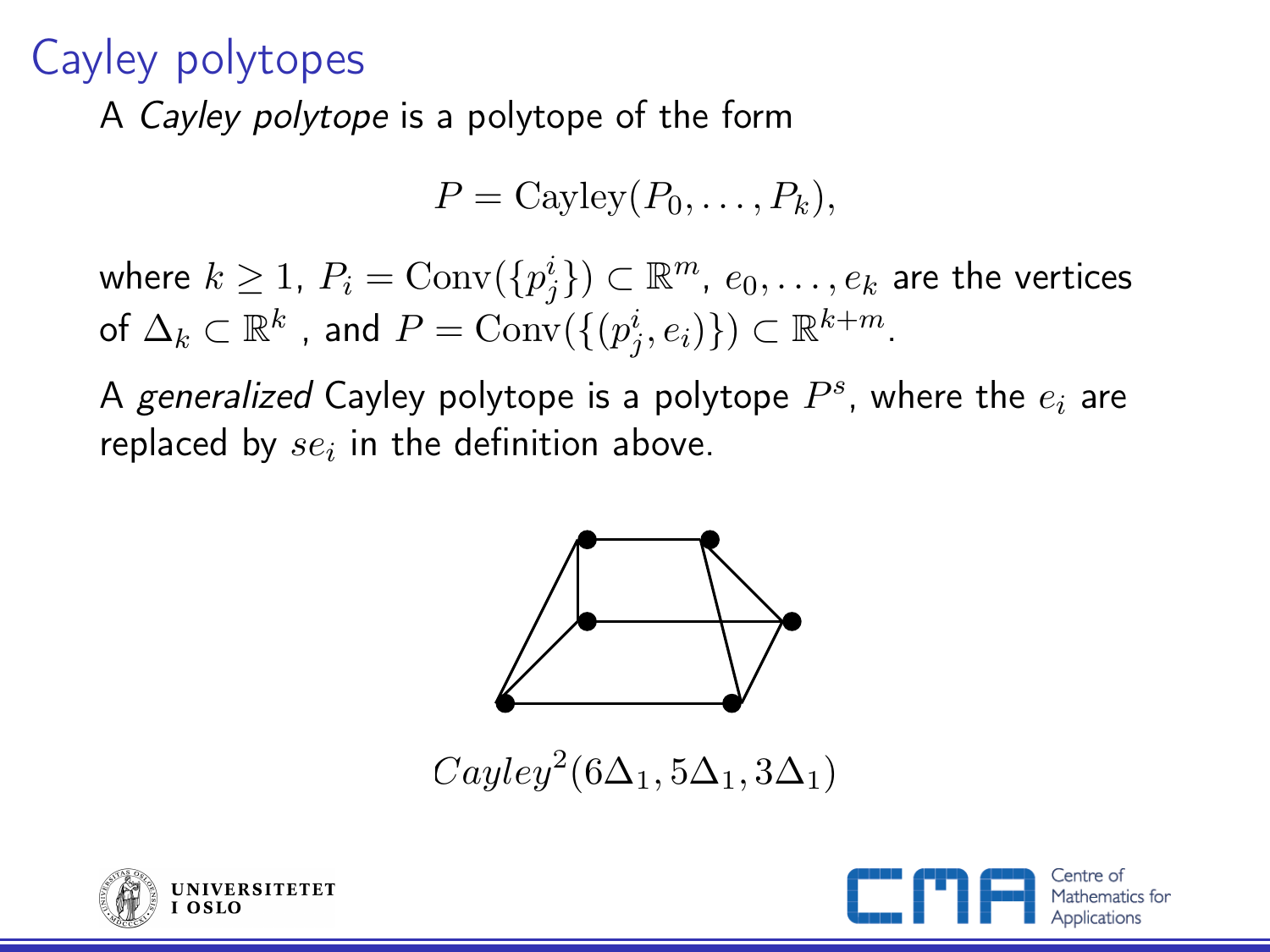Batyrev–Nill asked: Given d, does there exist an integer  $N(d)$  such that any polytope P of degree d and  $\dim P > N(d)$  is a Cayley polytope?

Recently, Haase, Nill, and Payne showed that for general polytopes, this holds, with

$$
N(d) \le (d^2 + 19d - 4)/2.
$$

We believe that if P is regular, then  $N(d) = 2d + 1$ . We can prove it for regular polytopes satisfying an additional assumption.

(Note that  $n \geq 2d + 1$  is equivalent to  $\text{codeg}(P) \geq \frac{n+3}{2}$  $\frac{+3}{2}$ .)



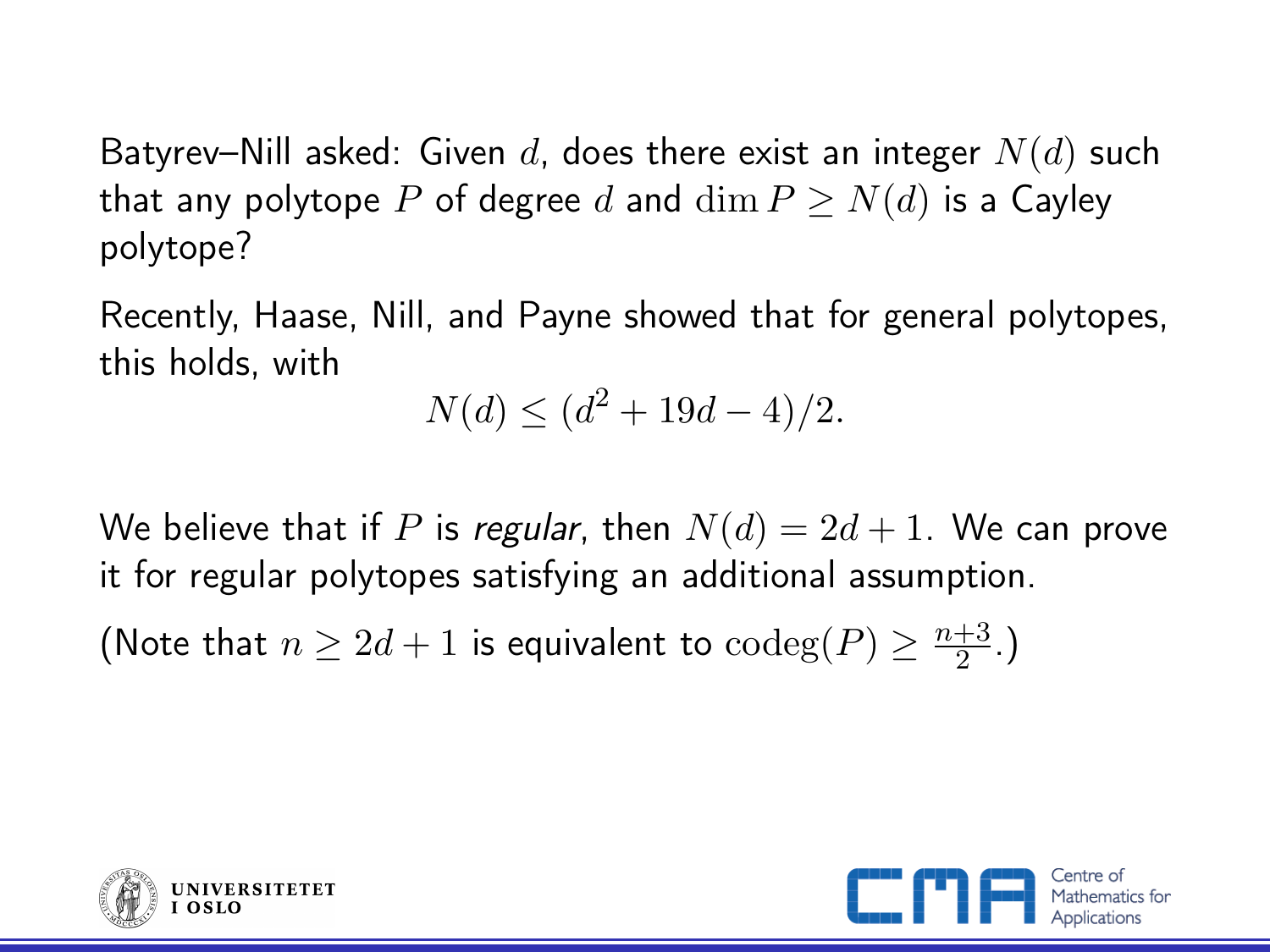# Codegree of polytopes

Write

$$
P = \cap H_{\rho_i, -a_i}^+,
$$

where the  $H_{\rho_i,-a_i}^+$  are halfplanes defined by the normal vectors  $\rho_i$ and the  $a_i$ 's are integers.

Assume from now on  $P$  is regular (aka Delzant, aka smooth), i.e., at any vertex there are precisely  $n$  edges, and the first lattice points on these edges form a basis for the lattice.

Set  $P^{(r)} = \cap H_{\rho_i,-a_i+r}^+$ . Observe that the lattice points of  $P^{(1)}$  are the same as the interior lattice points of  $P.$  (Note that  $P^{(r)}$  does not need to be a lattice polytope, and even if it is, it does not need to be regular nor of the same dimension as  $P$ .)



<span id="page-6-0"></span>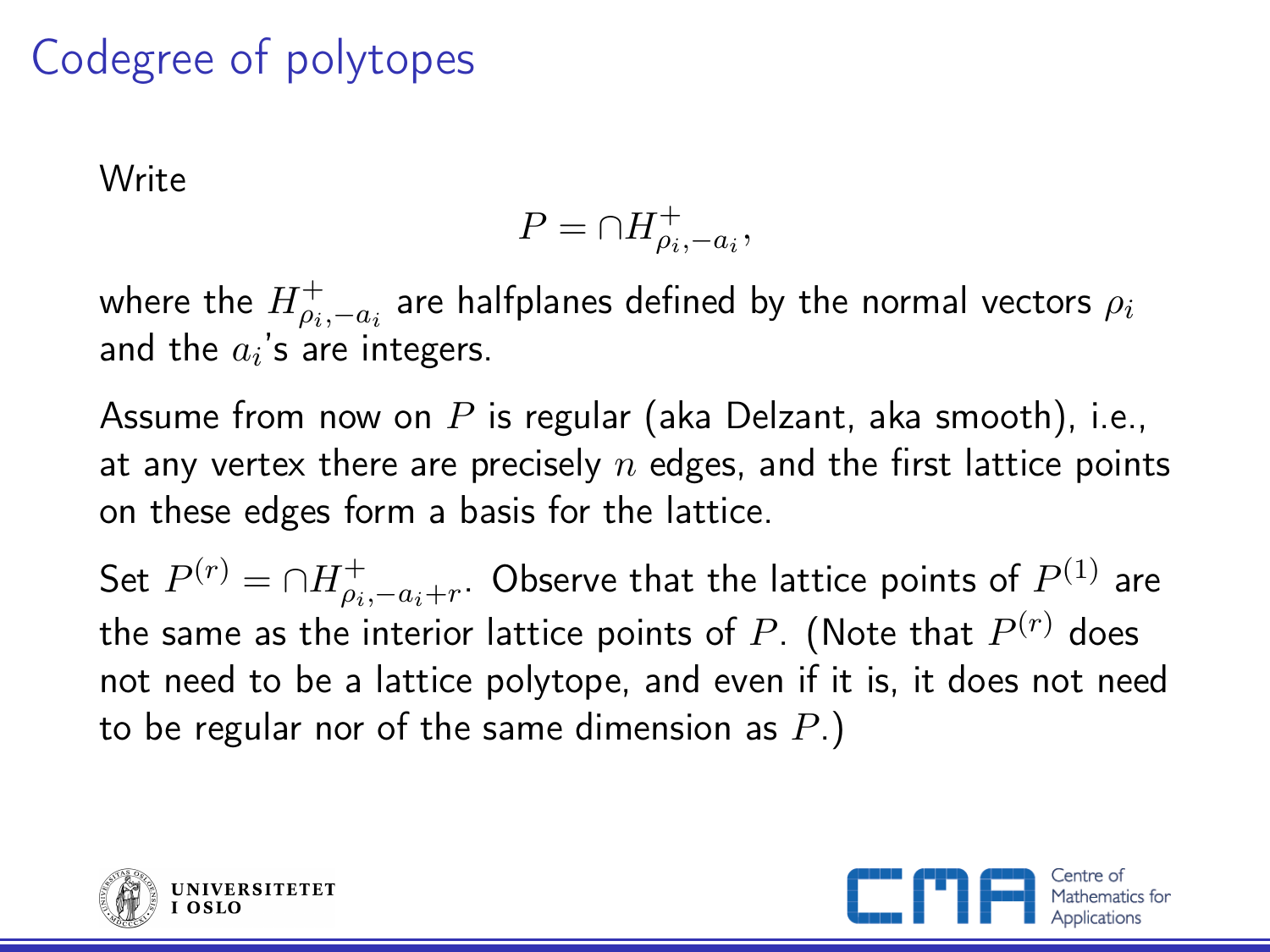The  $\mathbb Q$ -codegree of  $P$  is defined as

$$
\mathrm{codeg}_{\mathbb{Q}}(P) = \inf_{\mathbb{Q}} \{ \frac{a}{b} | (aP)^{(b)} \cap \mathbb{Z}^n \neq \emptyset \}.
$$

Note that we have

$$
\mathrm{codeg}(P) \ge \mathrm{codeg}_{\mathbb{Q}}(P) \ge \mathrm{codeg}(P) - 1.
$$

### Example

$$
\mathrm{codeg}_{\mathbb{Q}}(2\Delta_n) = \tfrac{n+1}{2} \text{ and } \mathrm{codeg}(2\Delta_n) = \lceil \tfrac{n+1}{2} \rceil.
$$



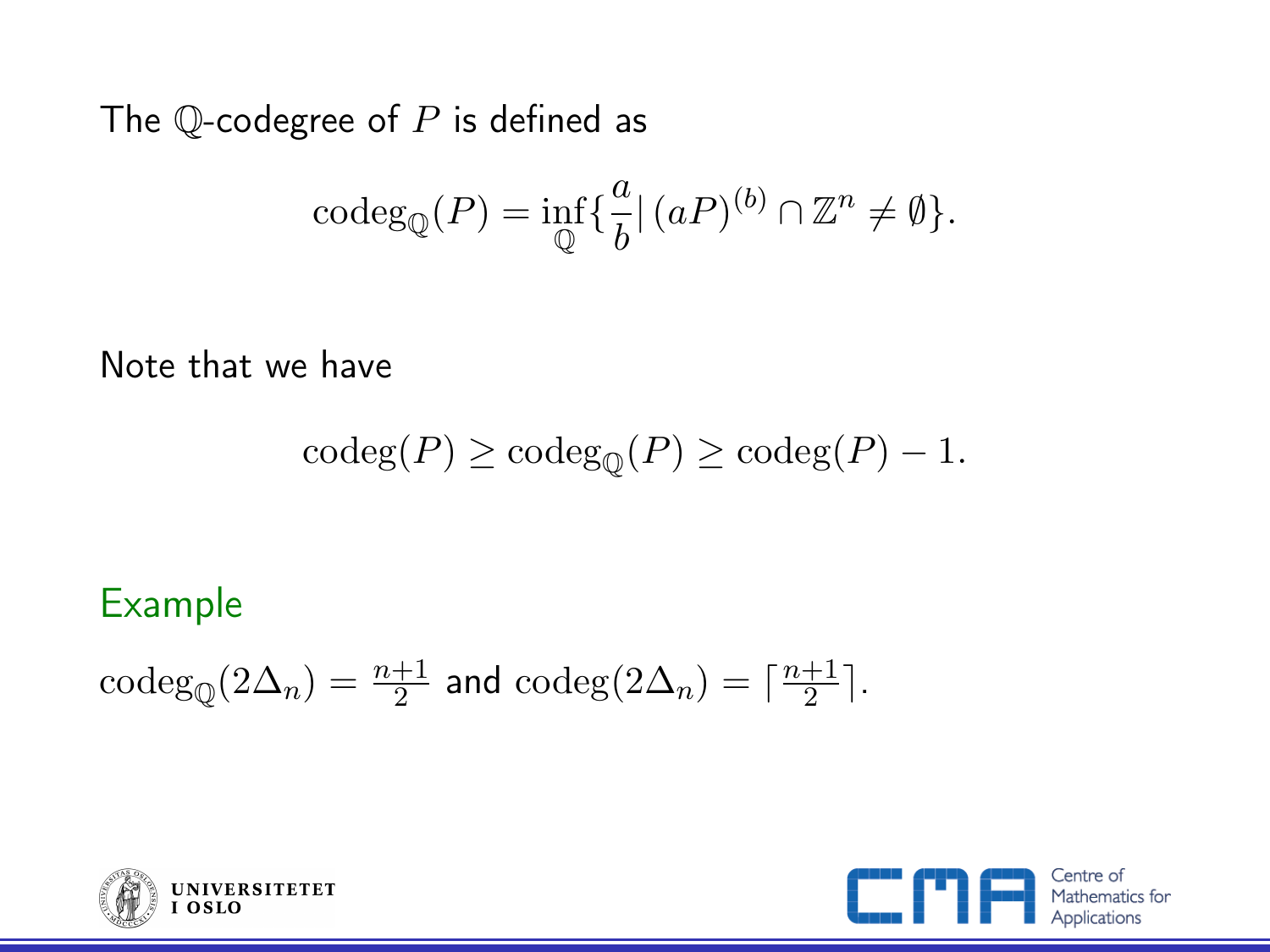# Nef value for polytopes

We say that  $P^{(r)}$  is *spanned* if  $P^{(r)} \cap \mathbb{Z}^n \neq \emptyset$  and for any vertex  $m = (-a_1, \ldots, -a_n)$  (in the lattice basis  $\{\rho_1, \ldots, \rho_n\}$ ) the lattice point  $(-a_1+r,\ldots,-a_n+r)$  is in  $P^{(r)}$ .

#### Example

Let  $P$  be the polytope obtained from the simplex

 $m\Delta_3 = \text{Conv}\{(0, 0, 0), (m, 0, 0), (0, m, 0), (0, 0, m)\}\$ 

by removing the simplex

 $\Delta_3 = \text{Conv}\{(0, 0, 0), (1, 0, 0), (0, 1, 0), (0, 0, 1)\}\$ 

Assume  $m\geq 4.$  Then  $P^{(1)}\cap{\mathbb Z}^n \neq \emptyset$ , but  $P^{(1)}$  is not spanned.



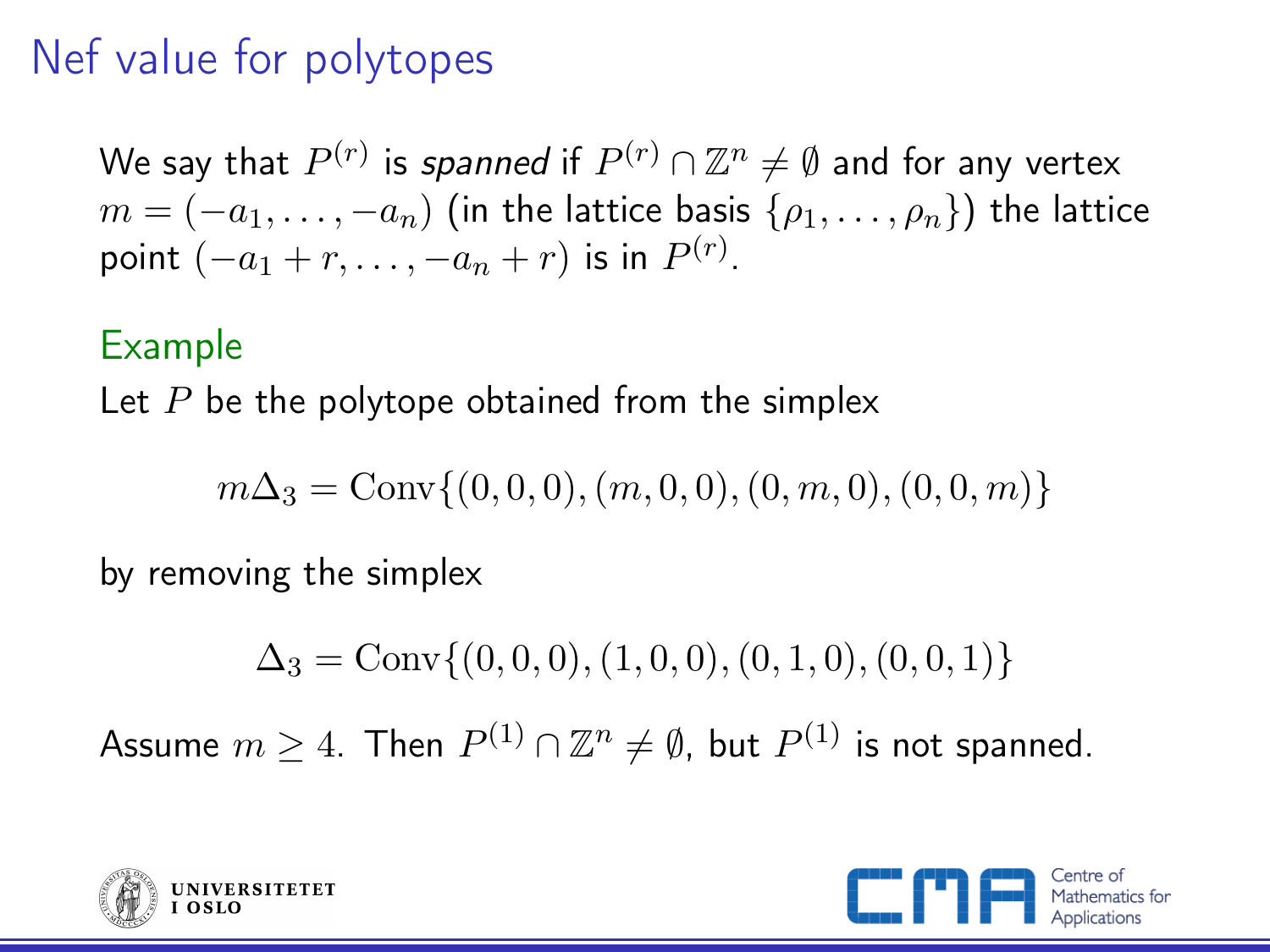In fact, the vertex  $(1, 0, 0) = (y = 0) \cap (z = 0) \cap (x + y + z = 1)$ of  $P$  "goes to" the lattice point

$$
(0,1,1)=(y=1)\cap(z=1)\cap(x+y+z=2)
$$

which is not a point in  $P^{(1)}.$  Similarly for the vertices  $\left(0,1,0\right)$  and  $(0, 0, 1)$ .

Note that if we instead remove  $2\Delta_3$ , then the polytope is spanned: the vertices  $(2,0,0)$ ,  $(0,2,0)$ , and  $(0,0,2)$  all go to the same lattice point  $(1, 1, 1)$ , which is an interior point of the original polytope.





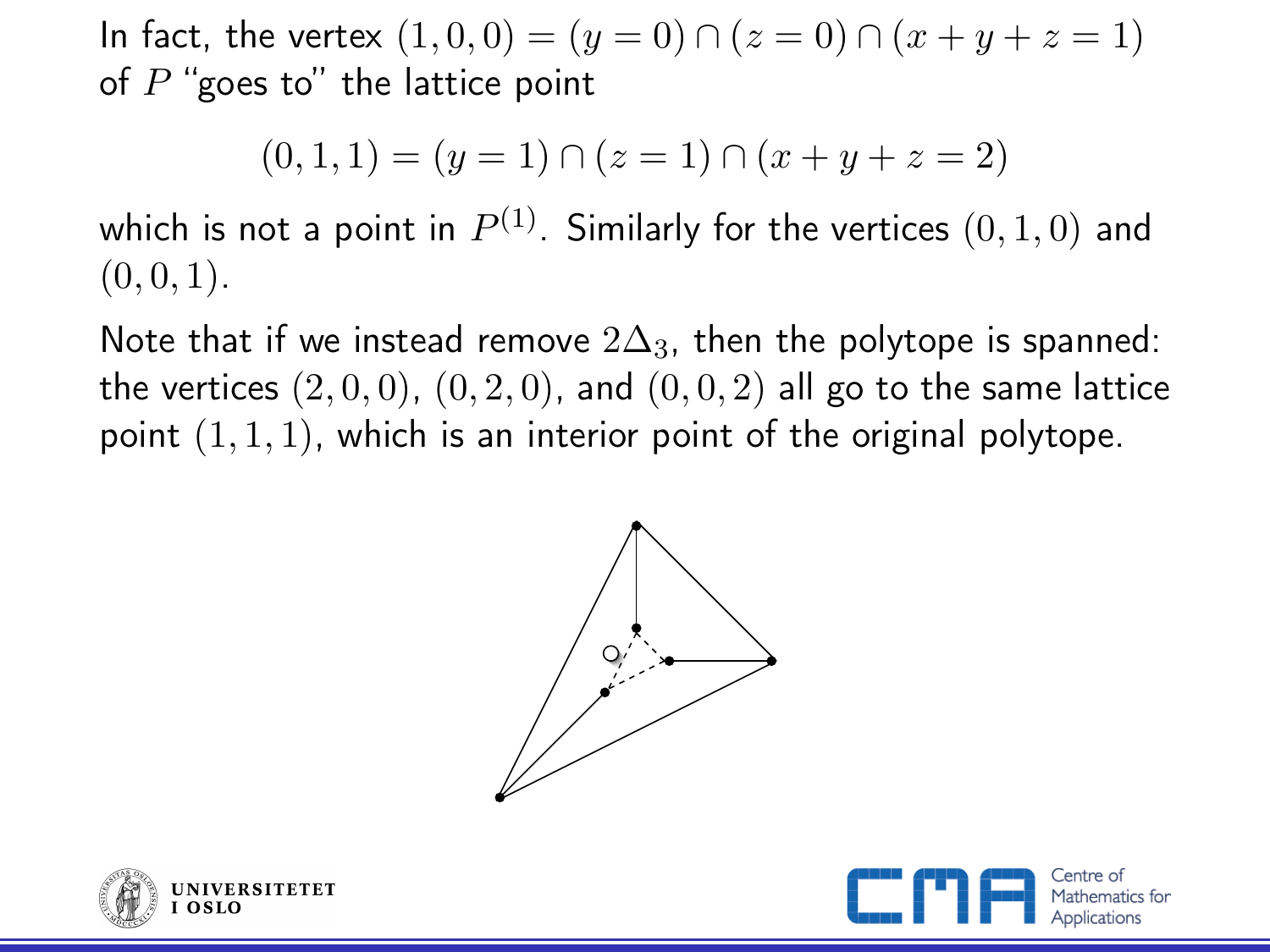Define the *nef value* of the polytope  $P$  to be

$$
\tau(P)=\inf_{\mathbb{Q}}\{\frac{a}{b}\,|\,(aP)^{(b)}\text{ is spanned }\}.
$$

Clearly,  $\tau(P) \geq \text{codeg}_{\mathcal{D}}(P)$ , and if  $\tau(P)$  is an integer, then  $\tau(P) > \text{codeg}(P)$ .

#### Example

Take  $P = m\Delta_3 \setminus \Delta_3$ ,  $m \geq 4$ . Then  $\operatorname{codeg}(P) = \operatorname{codeg}(P) = 1$ and  $\tau(P)=2$  (because  $P^{(1)}$  is not spanned at the vertices of the small facet).

We believe that when the codegree is big enough,  $\tau(P) > \text{codeg}_{\bigcirc}(P)$  cannot happen.



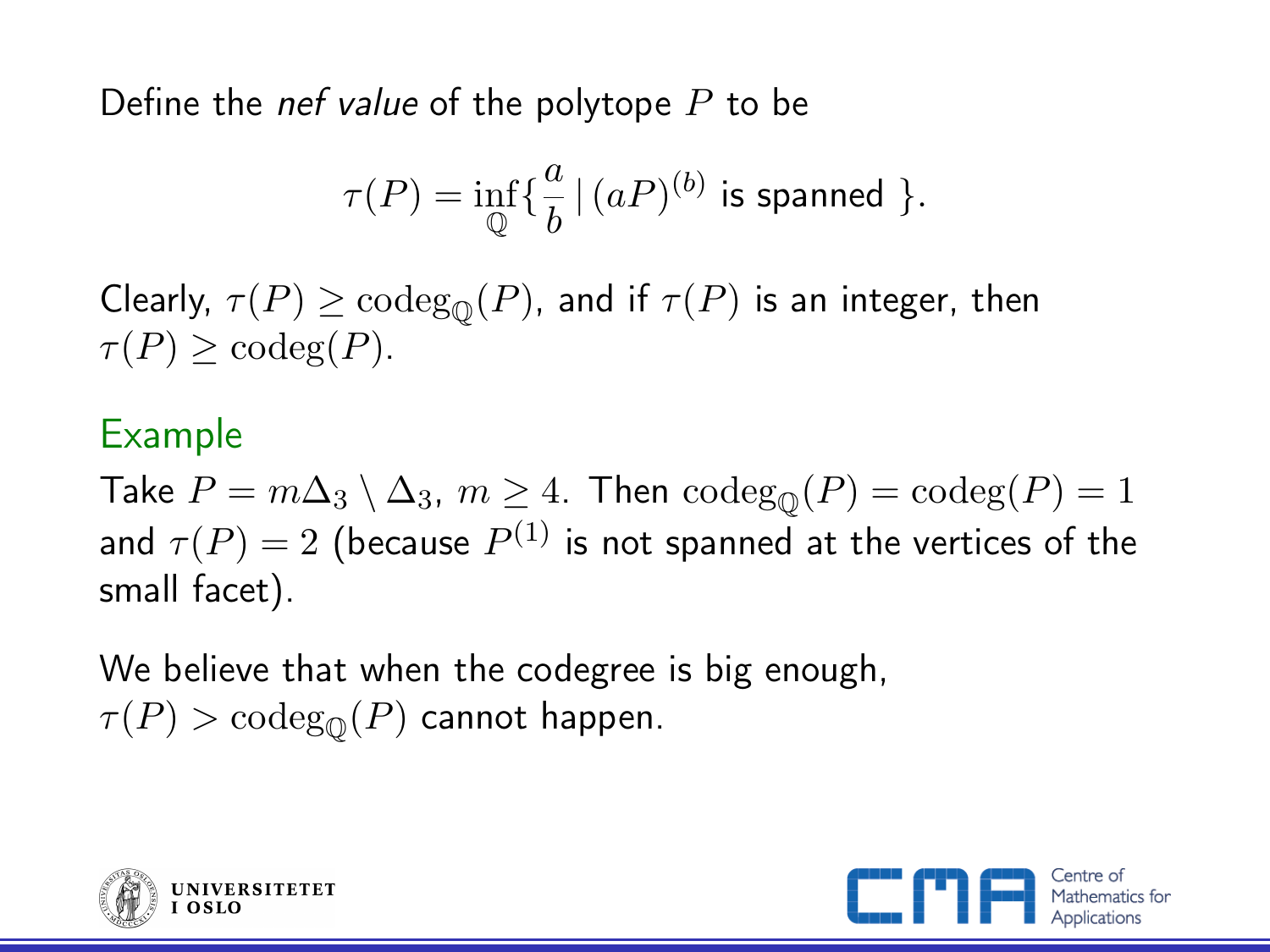

The first polytope  $P^2$  has  $n=3,\ s=2,\ m=1,\ k=2,$  and  $\text{codeg}_{\mathbb{Q}}(P^2) = \tau(P^2) = \frac{3}{2}, \text{codeg}(P^2) = 2.$ The second polytope  $P^1$  has  $n=3$ ,  $s=1$ ,  $m=1$ ,  $k=2$ , and

 $\mathrm{codeg}_{\mathbb{Q}}(P^1) = \mathrm{codeg}(P^1) = \tau(P^1) = 3.$ 



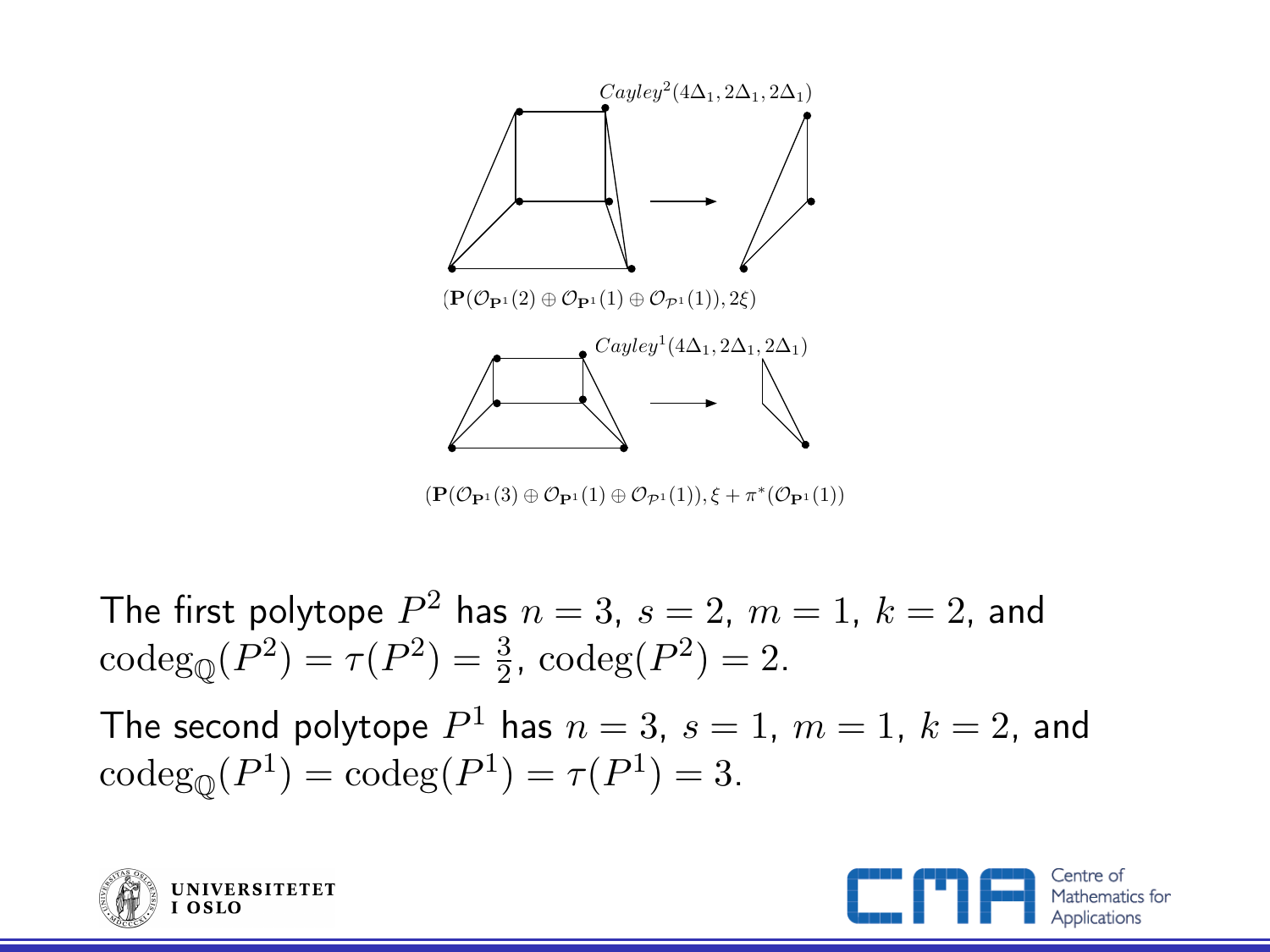## The theorem

#### Theorem

Let  $P$  be a regular lattice polytope of dimension  $n$ , and assume that  $\tau(P) = \text{codeg}_{\mathbb{Q}}(P)$ . The following are equivalent (1) codeg $(P) \geq \frac{n+3}{2}$ 2 (2)  $P = \text{Cayley}(P_0, \ldots, P_k)$ , where  $k = \text{codeg}(P) - 1$  and  $k > \frac{n}{2}$ .

Note that a polytope as in (2) is *defective*, with defect  $\delta = 2k - n$ . (This means that the polarized toric variety  $(X, L)$  corresponding to P has defect  $\delta = 2k - n$ , i.e., its dual variety has codimension  $2k - n + 1.$ 



<span id="page-12-0"></span>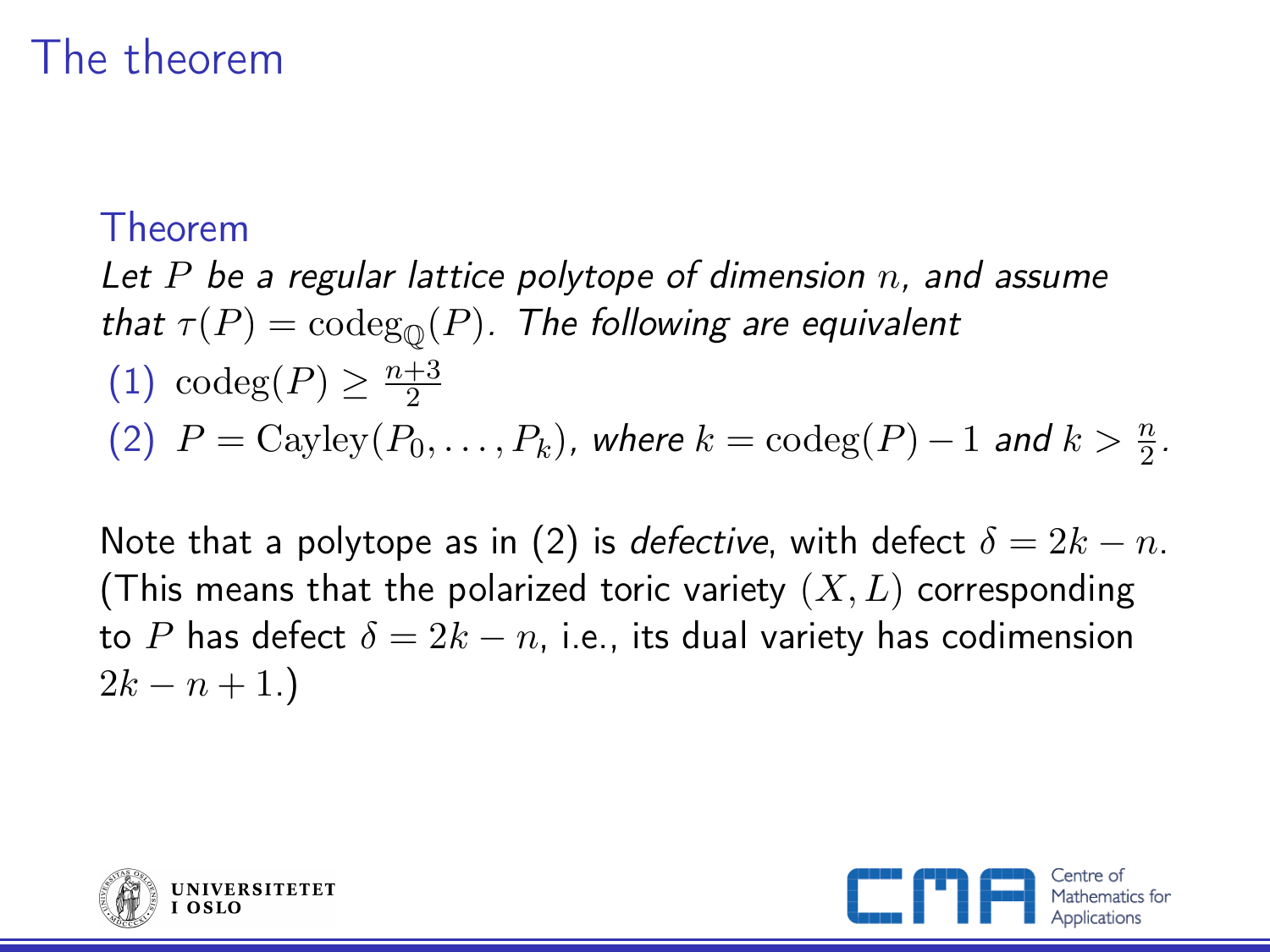### Adjunction on toric varieties

Let X be a nonsingular projective variety,  $L$  an ample line bundle. Assume the canonical line bundle  $K_X$  is not nef. The nef value of  $(X, L)$  is

$$
\tau_L = \min_{\mathbb{R}} \{ t \, | \, K_X + tL \text{ is nef } \}.
$$

It is well known that  $\tau_L$  is a positive rational number.

Assume  $X$  is a toric variety, and let  $P = \cap H_{\rho_i,-a_i}^+$  denote the polytope defined by  $(X, L)$ . Then  $L = \sum a_i D_i$ , where the  $D_i$  are the invariant divisors, and  $K_X = - \sum D_i.$  On a toric variety, a line bundle is nef if and only if it is spanned (generated by its global sections).

Since 
$$
P_{bK_X + aL} = (aP)^{(b)}
$$
, we have  $\tau_L = \tau(P)$ .



<span id="page-13-0"></span>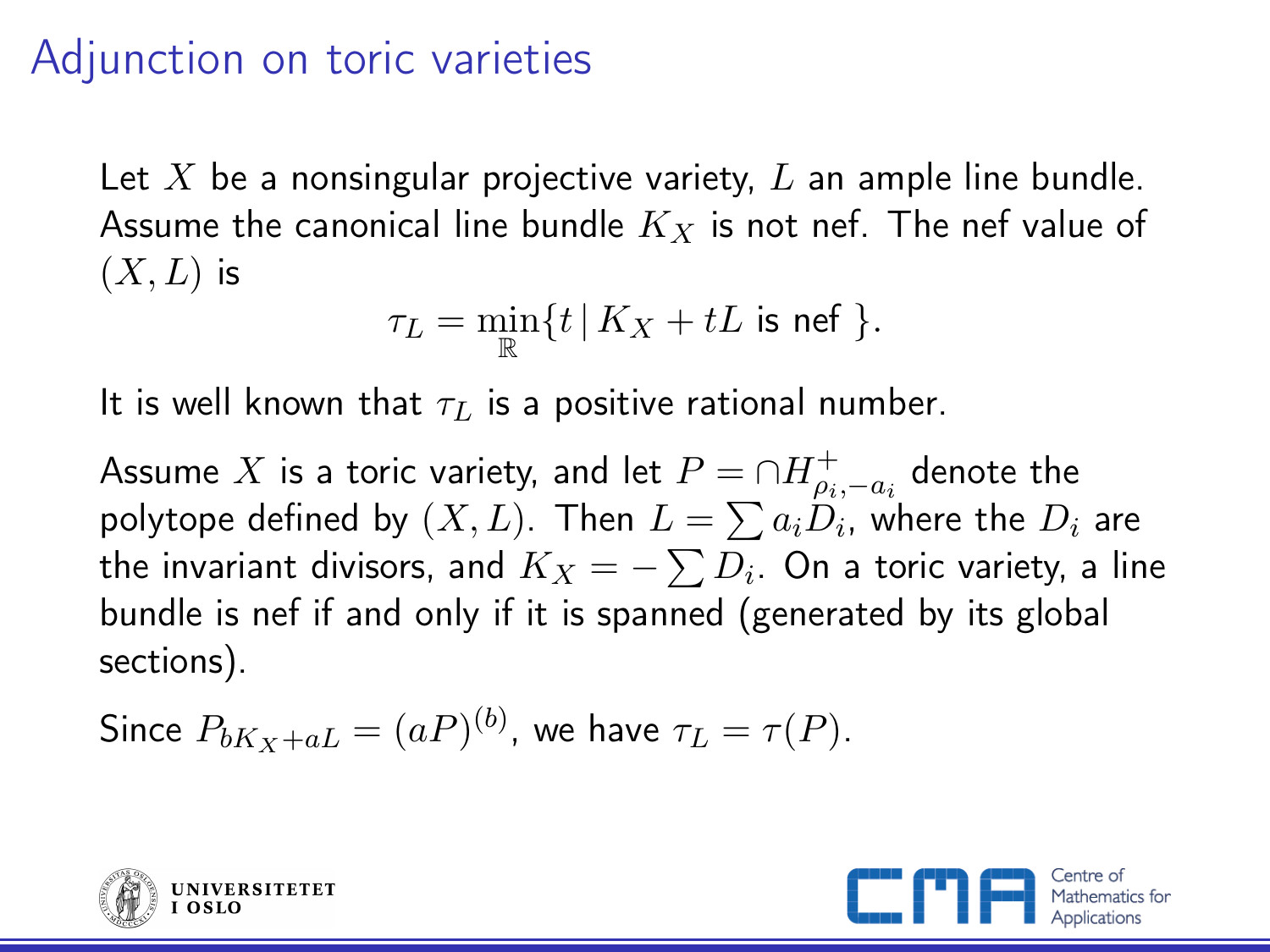## Proof of the theorem

If  $\tau = \frac{a}{b}$  $\frac{a}{b}$ , the line bundle  $bK_X+aL$  defines a morphism from  $X$  to a projective space. The Remmert–Stein factorization  $\varphi \colon X \to Y$  of this map is called the nef value map.

#### Lemma

Assume  $\tau := \tau(P) = \text{codeg}_{\mathcal{O}}(P)$ . Then  $\varphi$  is not birational.

It follows from this lemma and  $\tau \geq \frac{n+1}{2}$  $\frac{+1}{2}$  that there exists a line  $C$ (with respect to L) on X which is contracted by  $\varphi$ , i.e., such that  $(K_X + \tau L) \cdot C = 0$ . It follows that  $\tau$  is an integer, hence equal to  $codeg(P)$ .

By adjunction theory, the inequality  $\tau \geq \frac{n+3}{2}$  $\frac{+3}{2}$  implies that  $\varphi$  is the contraction of an extremal ray in the nef cone  $NE(X)$ .



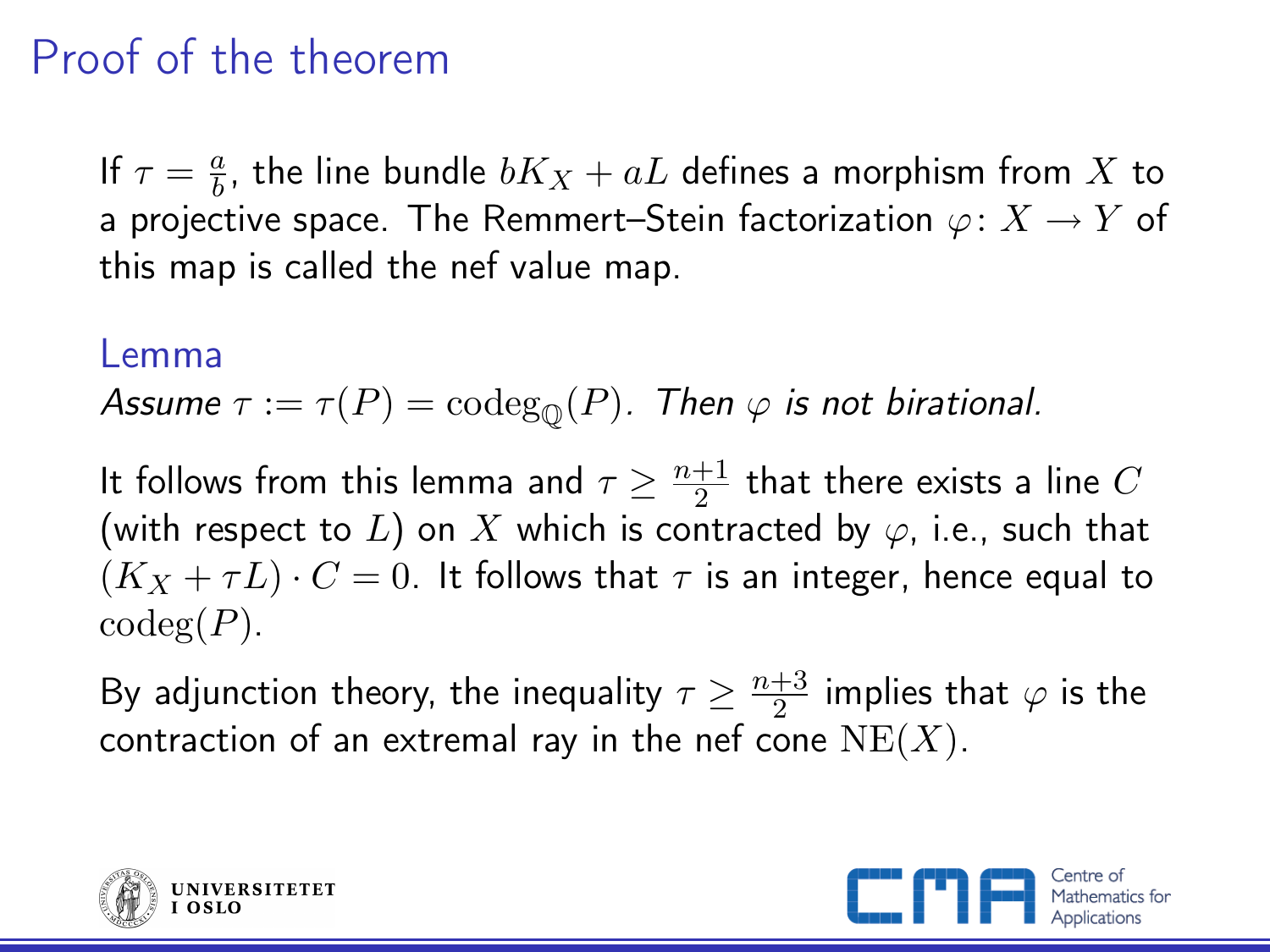By a result of Reid, such a contraction is a flat toric fibration, with  $Y$  smooth and toric and the general fiber  $F=\mathbb{P}^k$ , where  $k=n-\dim Y$ . Hence,  $L|_F = \mathcal{O}_{\mathbb{P}}^k(s)$  for some  $s$ , and one shows that  $s=1.$  This forces all fibers of  $\varphi$  to be  $\mathbb{P}^k$ , and therefore  $X = \mathbb{P}(\varphi_* L)$  is a projective bundle.

To see that  $s=1$ , take a line  $\ell$  in  $\mathbb{P}^k=F.$  We get

$$
0 = (K_X + \tau L) \cdot \ell = K_X \cdot \ell + \tau s = -(k+1) + \tau s
$$

so that

$$
\frac{n+3}{2} \le \tau = \frac{k+1}{s} \le \frac{n+1}{s}.
$$

So  $s = 1$  and  $\tau = k + 1$ , with  $k > \frac{n}{2}$ .

Since Y is toric,  $\varphi_* L$  splits as a sum of line bundles, and thus  $\varphi$ gives  $P$  the structure of a Cayley polytope.